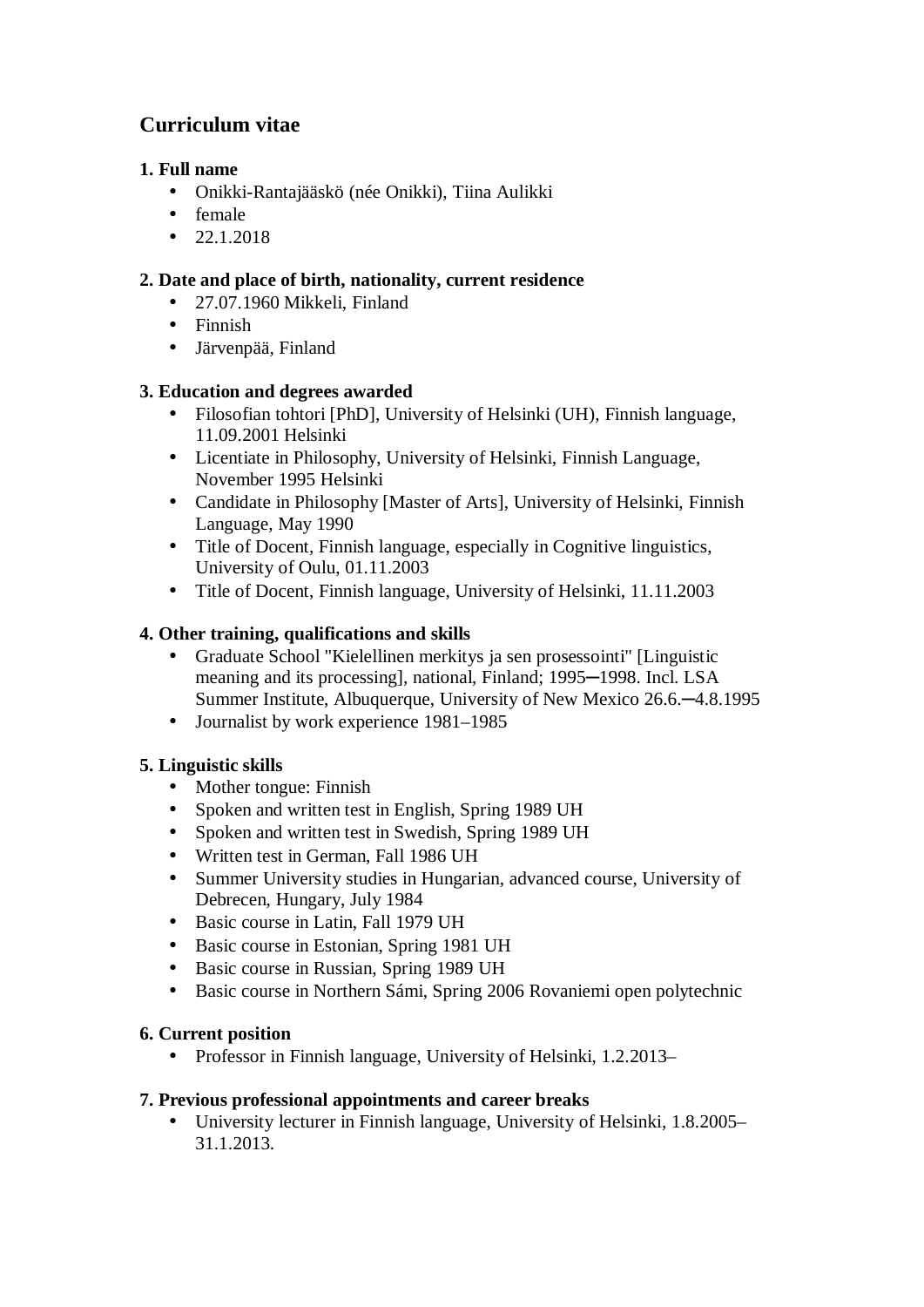- Acting professor 1.8.2010–31.12.2010, Finnish language, University of  $\mathbf{r}$ Helsinki
- Post doc researcher, Kone Foundation August 2007─July 2008, August 2005  $\mathbf{r}$ ─ July 2006, Finnish Cultural Foundation July 2004 ─ June 2005
- Postdoctoral researcher in the consortium Grammar and conceptualizer,  $\mathbf{r}$ Academy of Finland. August 2001 ─ May 2004, Researchers in charge prof. Lea Laitinen, Department of Finnish, University of Helsinki, and prof. Tuomas Huumo, Department of Finnish Language and General Linguistics, University of Turku
- Departmental Assistant in the Department of Finnish, University of Helsinki, August 1992 – July 2001, Acting Assistant August 1988 ─ July 1989, August 1990 ─ June 1992
- Part-time Research Assistant in the project Finnish local case studies,  $\mathbf{r}$ Academy of Finland, dir. prof. Pentti Leino Department of Finnish, University of Helsinki June 1986 ─ June 1988, June 1990
- Part-time journalist, May 1981 ─ April 1985, Local paper: Tuusulanjärven viikkouutiset, Järvenpää
- Editor-in-Chief 1.1.2006–31.12.2010, linguistic journal *Virittäjä*, published by  $\mathbf{r}^{(1)}$ Society for the Study of Finnish (Publication forum level 2), part-time position of trust
- Maternity leave 26.3.2002 9.4.2003  $\mathbf{r}$

## **8. Major research funding and academic leadership, student supervision**

- Faculty of Arts University of Helsinki Future Fund 2015 30 000 e for multidisciplinary terminological work in arts in the BFT
- Kone Foundation 2012-2016 84 354 e, 75.553 €
- University of Helsinki Three-year-grant 2010-2012 120 000 e
- Kone Foundation August 2005 ─ July 2006, August 2007─July 2008 personal grant
- $\mathbf{r}^{(1)}$ Finnish Cultural Foundation July 1992 ─ June 1993, July 2004 ─ June 2005 personal grant
- Coordinator/leader:
	- § Bank of Finnish terminology in Arts and Sciences (BFT), infrastructure project, Academy of Finland and University of

Helsinki 2012-2015, University of Helsinki 2016-

§ Cognitive Grammar of Finnish in the framework of related

languages, Kone Foundation 2012-2016; the international research network CoFuLa (Cognitive Linguistic Perspectives on Finno-Ugric Languages), leader of the research group at the University of Helsinki 2012-

§ Construing the reader in the framework of media concept, UH

Three-year-grant 2010-2012

- Supervisor of post doc researchers
	- § (2 participants in my projects):
		- Minna Jaakola 2004, Title of Docent 2013
		- Kaarina Pitkänen-Heikkilä 2008, Title of Docent 2015
	- § Tapani Möttönen (personal grant, Kone Foundation) 2018-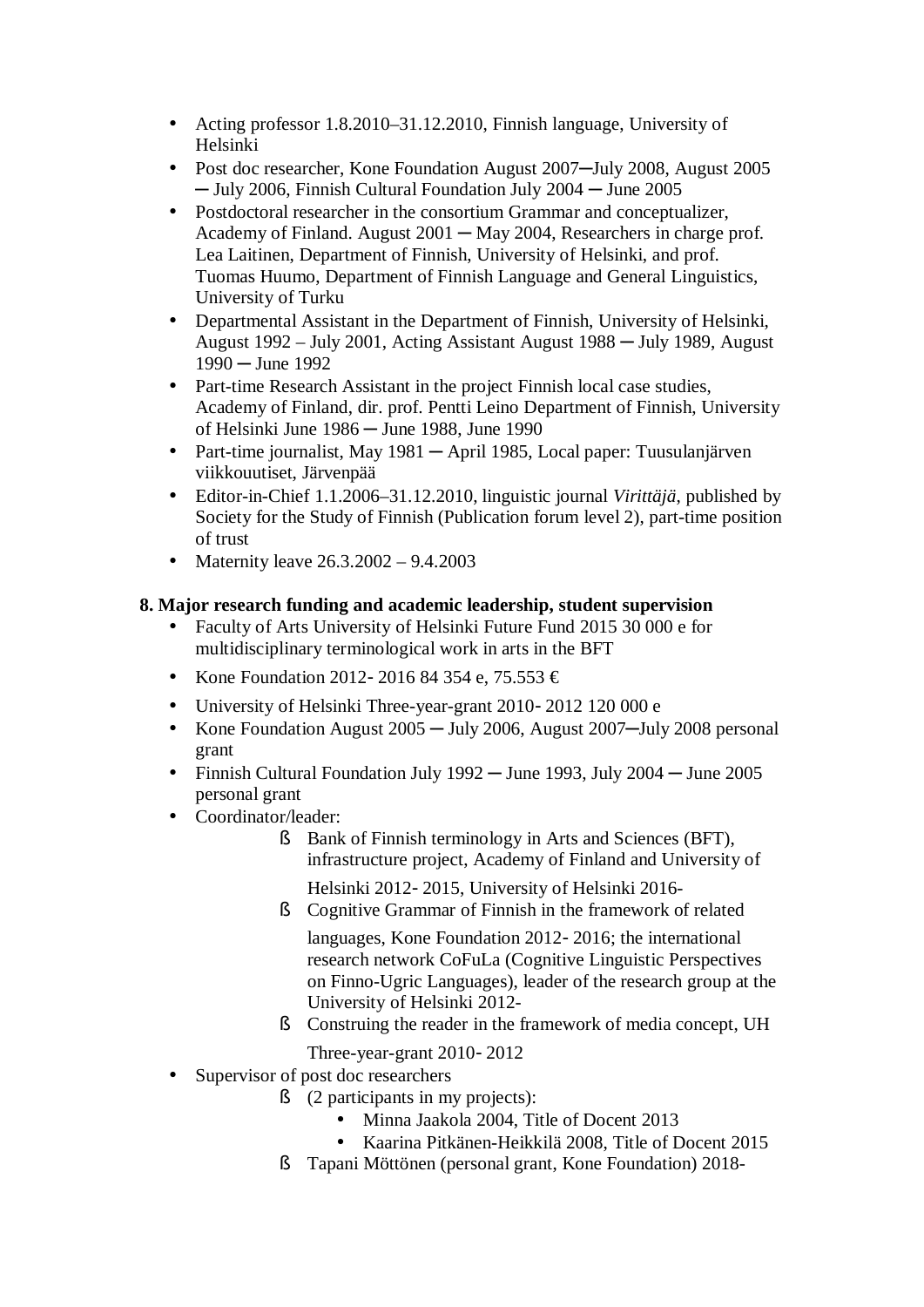Supervisor of ca. 50 MA theses and 14 graduate students (UH):

§ Main supervisor: Nina Kamppi (2010-), Antti Kanner (2011-),

Tapani Möttönen (2010-2016), Jarkko Niemi (2008-2015), Jutta Salmien (2012-), Toni Suutari (2014-), Emmi Lahti (2016- ), Joonatan Tola (2018-)

§ Co-supervisor: Riitta Juvonen (2006-2014), Maximilian

Murmann (UH & LMU Munich 2012-2018), Jarno Raukko

(2014-), Anna Maija Biskupska (2015-2018), Heidi Niva (2016-), Maria Sarhemaa (2017-)

## **9. Pedagogical education and experience**

- Teacher's pedagogical studies, 36 credits, Oulu polytechnic School of Vocational Teacher Education, January 2006
- University pedagogical studies, 4 credits, University of Helsinki, May 2004
- Wide experience in planning, teaching and supervision 1988– at the UH at all  $\mathbf{r}$ levels of curriculum in Finnish language studies, courses in Academic writing in Finnish at UH, and open university of UH and University of Lapland, course on metaphor at the Graduate School of the University of Lapland 2006, course on cognitive linguistics at the Finnish doctoral programme Langnet together with Tuomas Huumo and Krista Ojutkangas 2009 and at the University of Oulu 2009, guest supervisor in post graduate seminar at the University of Oulu 2003, training concerning niche-sourcing in the Bank of Finnish Terminology in Arts and Sciences 2012- in various universities and Langnet, lectures on academic publishing together with Anne Mäntynen, e.g. Langnet 2017 UH
- Rewarded by the Finnish language students' organization Siula at UH with the title "Vuoden Eira" 2007 as a well-liked university lecturer

## **10. Scientific awards and honours**

PhD thesis reward by Society for the Study of Finnish and Finno-Ugric Society (August Ahlqvist's, Yrjö Wichmann's, Kai Donner's and Artturi Kannisto's fund) 2002 3 000 e

## **11. Other scientific or academic merits and activities**

- Opponent of a doctoral dissertation (1): Minna Jaakola 2004
- Serving as a preliminary examiner (6): Minna Jaakola UH 2004, Erja  $\mathbf{r}$ Lehikoinen (University of Joensuu) 2004, Taru Viinikainen (University of Joensuu) 2009, Tarja Riitta Heinonen (UH) 2012, Mihail Voronov (University of Turku) 2014, Maximilian Murmann (LMU München) 2017
- $\hat{\mathbf{r}}$ representative of the faculty in a doctoral dissertation (4): Jannika Lassus (2010), Sinikka Segerståhl (2011), Tommi Pirinen (2014), Ilona Rauhala (2015); custos: Outi Patronen (2017)
- evaluation of scientific competence (title of docent, 1): Heli Tissari UH 2011
- member of the assessing group of the strategy of the Federation of Finnish Learned Societies, Jun 2016 – Oct 2016
- membership and positions of trust in scientific societies:
	- o member of the Finnish Academy of Science and Letters 2016-